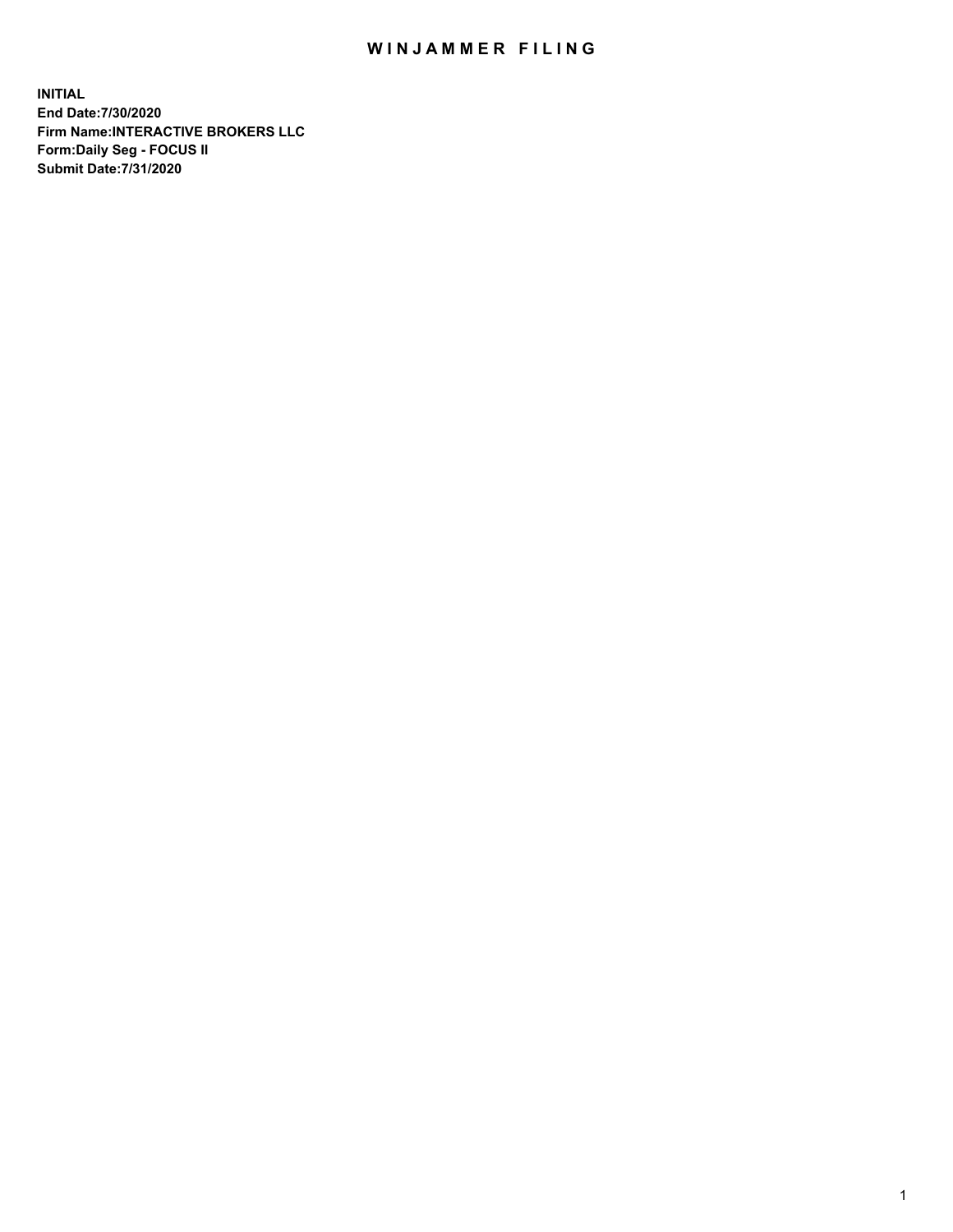**INITIAL End Date:7/30/2020 Firm Name:INTERACTIVE BROKERS LLC Form:Daily Seg - FOCUS II Submit Date:7/31/2020 Daily Segregation - Cover Page**

| Name of Company                                                                                                                                                                                                                                                                                                                | <b>INTERACTIVE BROKERS LLC</b>                                                   |  |
|--------------------------------------------------------------------------------------------------------------------------------------------------------------------------------------------------------------------------------------------------------------------------------------------------------------------------------|----------------------------------------------------------------------------------|--|
| <b>Contact Name</b>                                                                                                                                                                                                                                                                                                            | James Menicucci                                                                  |  |
| <b>Contact Phone Number</b>                                                                                                                                                                                                                                                                                                    | 203-618-8085                                                                     |  |
| <b>Contact Email Address</b>                                                                                                                                                                                                                                                                                                   | jmenicucci@interactivebrokers.c<br>om                                            |  |
| FCM's Customer Segregated Funds Residual Interest Target (choose one):<br>a. Minimum dollar amount: ; or<br>b. Minimum percentage of customer segregated funds required:% ; or<br>c. Dollar amount range between: and; or<br>d. Percentage range of customer segregated funds required between:% and%.                         | <u>0</u><br>$\overline{\mathbf{0}}$<br>155,000,000 245,000,000<br>0 <sub>0</sub> |  |
| FCM's Customer Secured Amount Funds Residual Interest Target (choose one):<br>a. Minimum dollar amount: ; or<br>b. Minimum percentage of customer secured funds required:% ; or<br>c. Dollar amount range between: and; or<br>d. Percentage range of customer secured funds required between:% and%.                           | <u>0</u><br>$\overline{\mathbf{0}}$<br>80,000,000 120,000,000<br>0 <sub>0</sub>  |  |
| FCM's Cleared Swaps Customer Collateral Residual Interest Target (choose one):<br>a. Minimum dollar amount: ; or<br>b. Minimum percentage of cleared swaps customer collateral required:% ; or<br>c. Dollar amount range between: and; or<br>d. Percentage range of cleared swaps customer collateral required between:% and%. | <u>0</u><br>$\underline{\mathbf{0}}$<br>0 <sub>0</sub><br>0 <sub>0</sub>         |  |

Attach supporting documents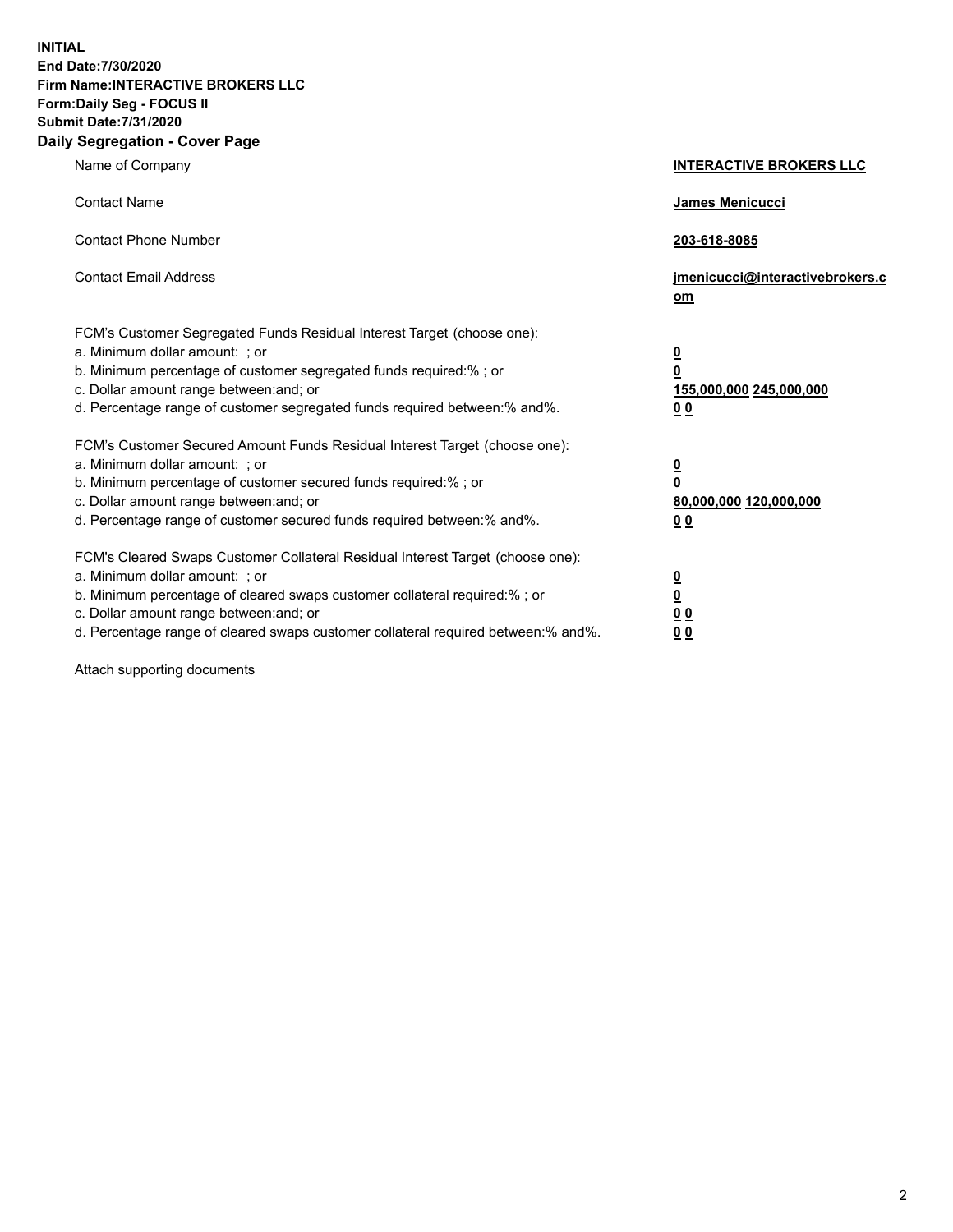**INITIAL End Date:7/30/2020 Firm Name:INTERACTIVE BROKERS LLC Form:Daily Seg - FOCUS II Submit Date:7/31/2020 Daily Segregation - Secured Amounts**

## Foreign Futures and Foreign Options Secured Amounts Amount required to be set aside pursuant to law, rule or regulation of a foreign government or a rule of a self-regulatory organization authorized thereunder **0** [7305] 1. Net ledger balance - Foreign Futures and Foreign Option Trading - All Customers A. Cash **631,081,853** [7315] B. Securities (at market) **0** [7317] 2. Net unrealized profit (loss) in open futures contracts traded on a foreign board of trade **-1,400,629** [7325] 3. Exchange traded options a. Market value of open option contracts purchased on a foreign board of trade **3,917,521** [7335] b. Market value of open contracts granted (sold) on a foreign board of trade **-1,920,668** [7337] 4. Net equity (deficit) (add lines 1. 2. and 3.) **631,678,077** [7345] 5. Account liquidating to a deficit and account with a debit balances - gross amount **8,205** [7351] Less: amount offset by customer owned securities **0** [7352] **8,205** [7354] 6. Amount required to be set aside as the secured amount - Net Liquidating Equity Method (add lines 4 and 5) **631,686,282** [7355] 7. Greater of amount required to be set aside pursuant to foreign jurisdiction (above) or line 6. **631,686,282** [7360] FUNDS DEPOSITED IN SEPARATE REGULATION 30.7 ACCOUNTS 1. Cash in banks A. Banks located in the United States **121,135,811** [7500] B. Other banks qualified under Regulation 30.7 **0** [7520] **121,135,811** [7530] 2. Securities A. In safekeeping with banks located in the United States **479,896,800** [7540] B. In safekeeping with other banks qualified under Regulation 30.7 **0** [7560] **479,896,800** [7570] 3. Equities with registered futures commission merchants A. Cash **0** [7580] B. Securities **0** [7590] C. Unrealized gain (loss) on open futures contracts **0** [7600] D. Value of long option contracts **0** [7610] E. Value of short option contracts **0** [7615] **0** [7620] 4. Amounts held by clearing organizations of foreign boards of trade A. Cash **0** [7640] B. Securities **0** [7650] C. Amount due to (from) clearing organization - daily variation **0** [7660] D. Value of long option contracts **0** [7670] E. Value of short option contracts **0** [7675] **0** [7680] 5. Amounts held by members of foreign boards of trade A. Cash **158,003,620** [7700] B. Securities **0** [7710] C. Unrealized gain (loss) on open futures contracts **-6,065,448** [7720] D. Value of long option contracts **3,917,521** [7730] E. Value of short option contracts **-1,920,668** [7735] **153,935,025** [7740] 6. Amounts with other depositories designated by a foreign board of trade **0** [7760] 7. Segregated funds on hand **0** [7765] 8. Total funds in separate section 30.7 accounts **754,967,636** [7770] 9. Excess (deficiency) Set Aside for Secured Amount (subtract line 7 Secured Statement Page 1 from Line 8) **123,281,354** [7380] 10. Management Target Amount for Excess funds in separate section 30.7 accounts **80,000,000** [7780] 11. Excess (deficiency) funds in separate 30.7 accounts over (under) Management Target **43,281,354** [7785]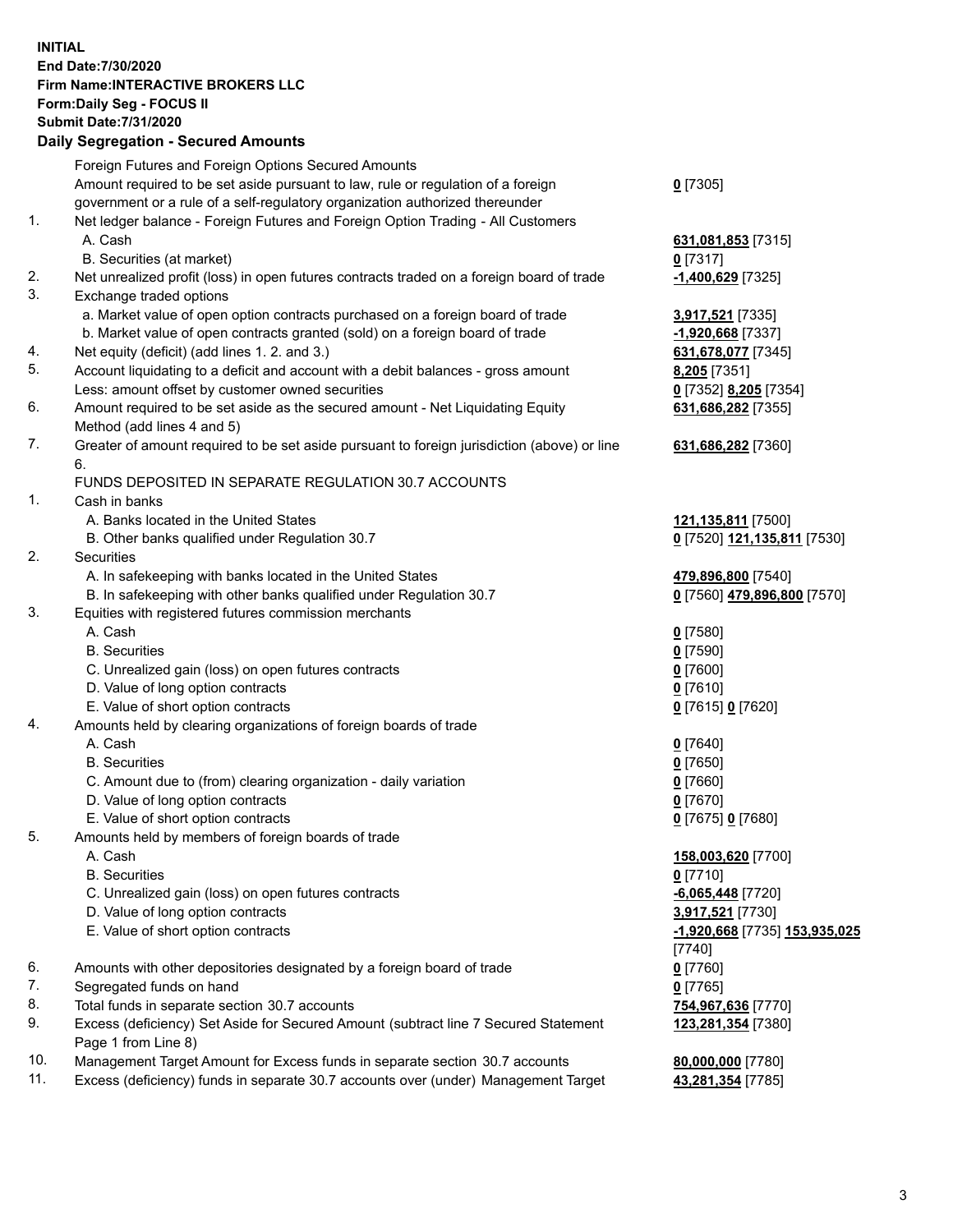**INITIAL End Date:7/30/2020 Firm Name:INTERACTIVE BROKERS LLC Form:Daily Seg - FOCUS II Submit Date:7/31/2020 Daily Segregation - Segregation Statement** SEGREGATION REQUIREMENTS(Section 4d(2) of the CEAct) 1. Net ledger balance A. Cash **5,340,754,930** [7010] B. Securities (at market) **0** [7020] 2. Net unrealized profit (loss) in open futures contracts traded on a contract market **126,864,604** [7030] 3. Exchange traded options A. Add market value of open option contracts purchased on a contract market **315,419,068** [7032] B. Deduct market value of open option contracts granted (sold) on a contract market **-263,932,176** [7033] 4. Net equity (deficit) (add lines 1, 2 and 3) **5,519,106,426** [7040] 5. Accounts liquidating to a deficit and accounts with debit balances - gross amount **6,189,577** [7045] Less: amount offset by customer securities **0** [7047] **6,189,577** [7050] 6. Amount required to be segregated (add lines 4 and 5) **5,525,296,003** [7060] FUNDS IN SEGREGATED ACCOUNTS 7. Deposited in segregated funds bank accounts A. Cash **1,189,585,277** [7070] B. Securities representing investments of customers' funds (at market) **2,511,609,935** [7080] C. Securities held for particular customers or option customers in lieu of cash (at market) **0** [7090] 8. Margins on deposit with derivatives clearing organizations of contract markets A. Cash **7,268,611** [7100] B. Securities representing investments of customers' funds (at market) **1,980,414,985** [7110] C. Securities held for particular customers or option customers in lieu of cash (at market) **0** [7120] 9. Net settlement from (to) derivatives clearing organizations of contract markets **-14,953,643** [7130] 10. Exchange traded options A. Value of open long option contracts **315,230,226** [7132] B. Value of open short option contracts **-263,886,406** [7133] 11. Net equities with other FCMs A. Net liquidating equity **0** [7140] B. Securities representing investments of customers' funds (at market) **0** [7160] C. Securities held for particular customers or option customers in lieu of cash (at market) **0** [7170] 12. Segregated funds on hand **0** [7150] 13. Total amount in segregation (add lines 7 through 12) **5,725,268,985** [7180] 14. Excess (deficiency) funds in segregation (subtract line 6 from line 13) **199,972,982** [7190] 15. Management Target Amount for Excess funds in segregation **155,000,000** [7194] 16. Excess (deficiency) funds in segregation over (under) Management Target Amount **44,972,982** [7198]

Excess